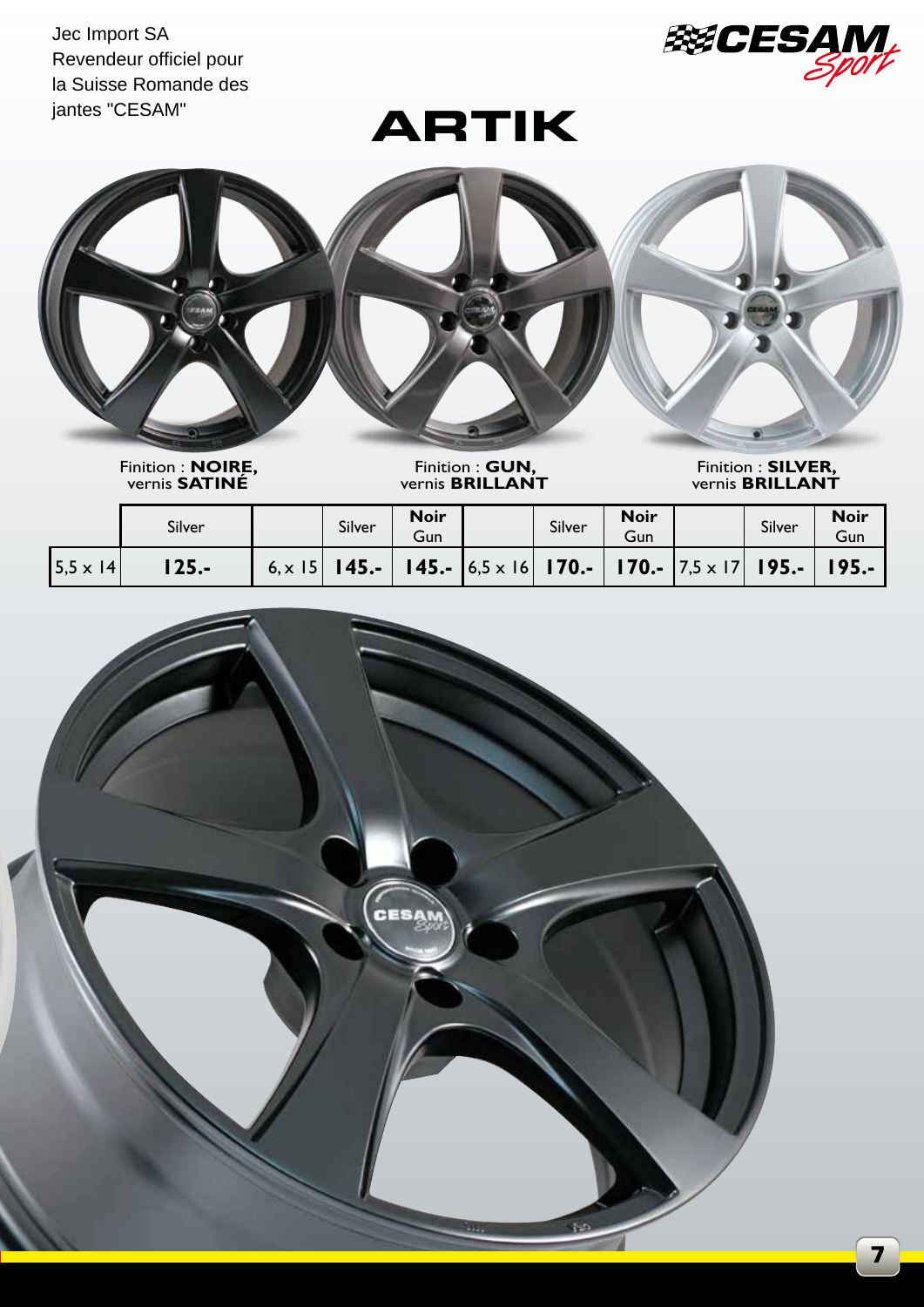





| $5,5 \times 14$ | l 25.- |
|-----------------|--------|
| $6 \times 15$   | 145.   |
| $6,5 \times 16$ | l 70.- |
| $7,5 \times 17$ | 195.   |
| 8 x 18          | 235.-  |



Finition : **SILVER,** vernis **BRILLANT**

| $5.5 \times 14$ | 125.- |
|-----------------|-------|
| $6 \times 15$   | 145.- |
| $6,5 \times 16$ | -.170 |
| $7,5 \times 17$ | 195.- |
| $8 \times 18$   | 235.- |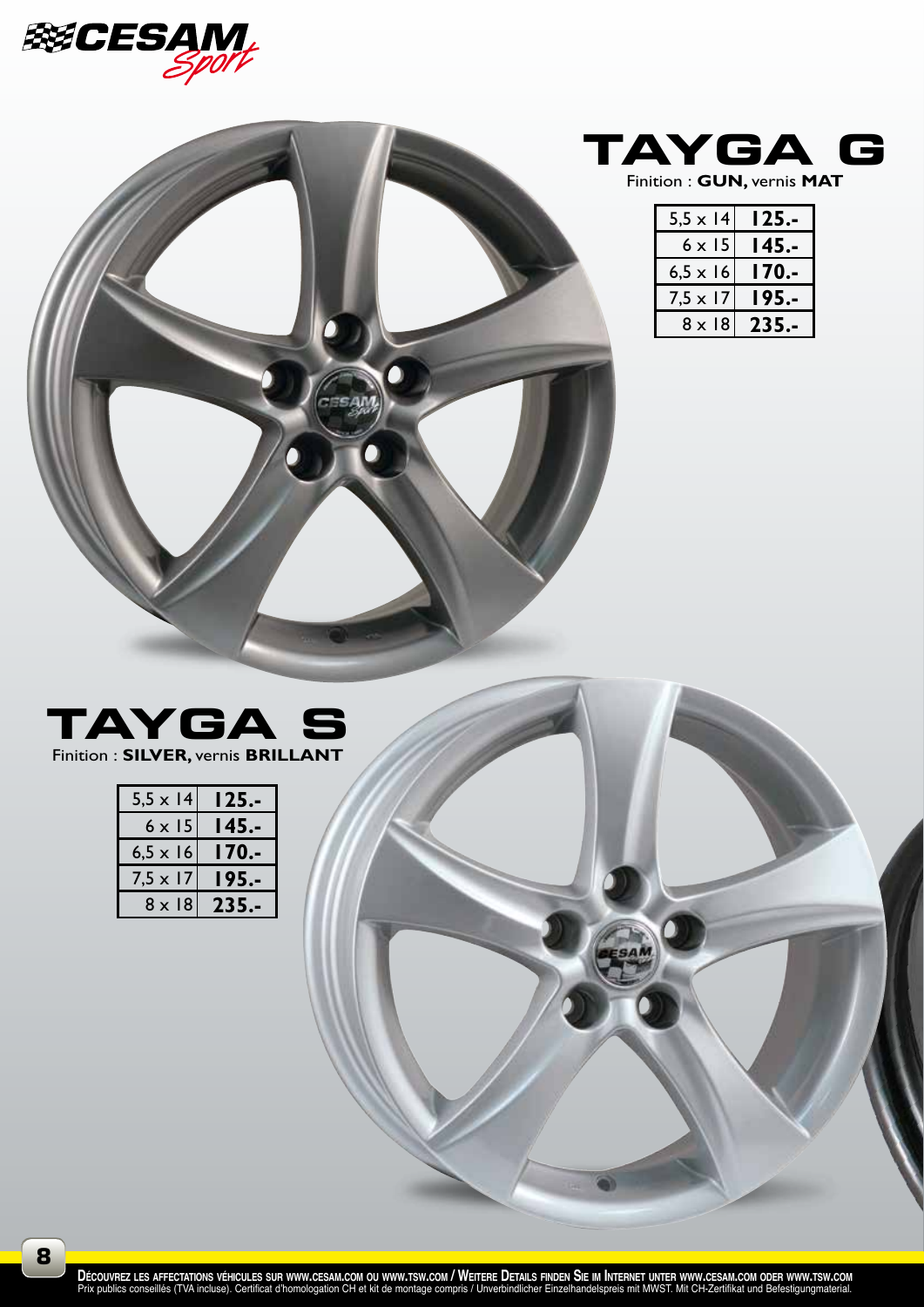



Finition : **SILVER,**  vernis **BRILLANT**

**9**

## **TORNADO**

|                 | Alu poli<br><b>Noir</b> | Silver |
|-----------------|-------------------------|--------|
| $5,5 \times 13$ | 105.-                   |        |
| $6 \times 14$   | 125.-                   | 125.-  |
| $6,5 \times 15$ | l 45.-                  | I 45.- |
| $7 \times 16$   | 170.-                   | l 70.- |
| $7,5 \times 17$ | 195.-                   | 195.-  |



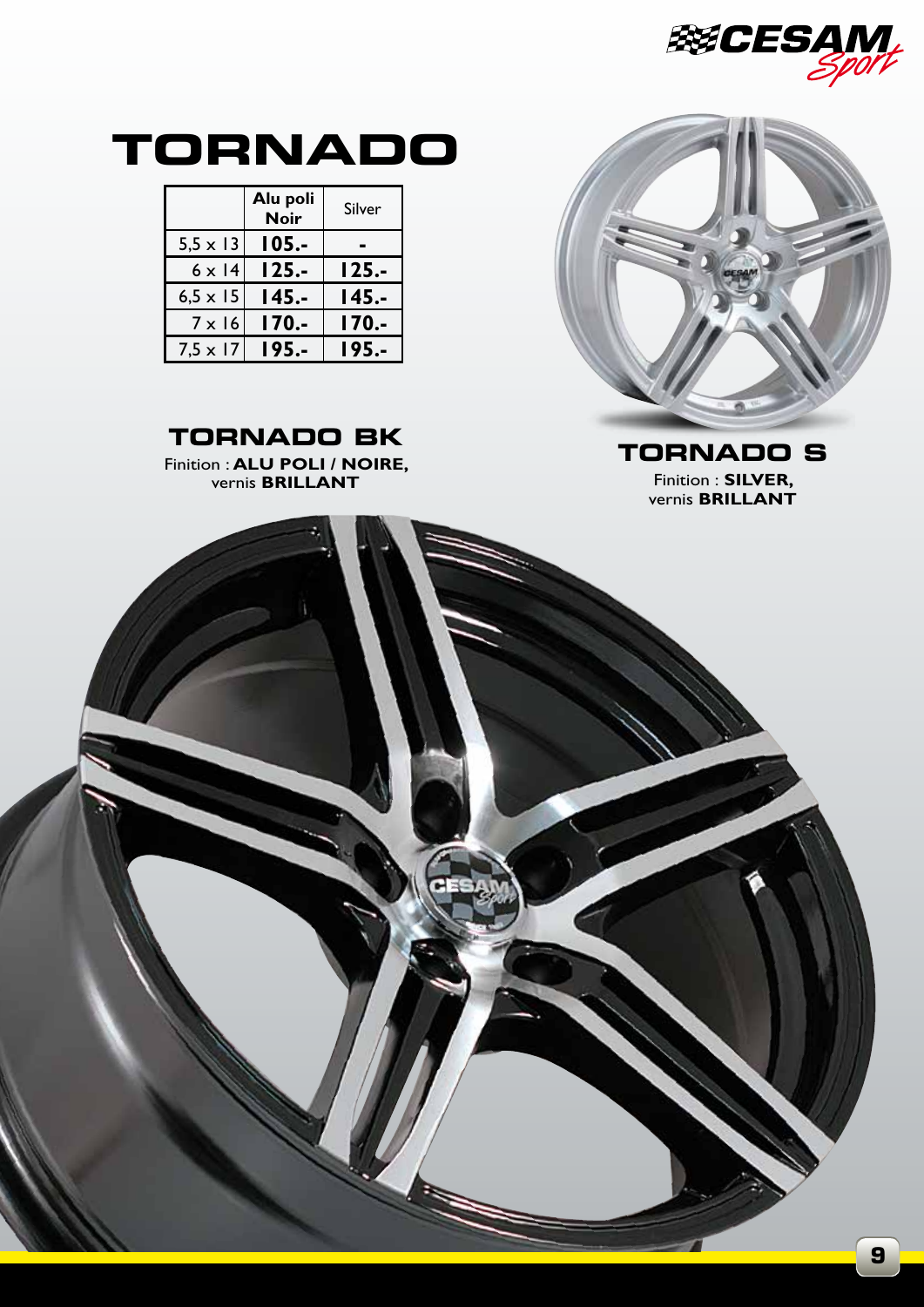

## **BANKIZZ**

|                 | Gun      | Silver |
|-----------------|----------|--------|
| $6 \times 14$   | $125. -$ | 125.-  |
| $6,5 \times 15$ | 145.-    | 145.-  |
| $7 \times 16$   | 170.-    | l 70.- |
| $7,5 \times 17$ | 195      |        |



Finition : **GUN,**<br>vernis **MAT** 



Finition : **SILVER,**  vernis **BRILLANT BANKIZZ S** 

DÉCOUVREZ LES AFFECTATIONS VÉHICULES SUR WWW.CESAM.COM OU WWW.TSW.COM / WEITERE DETAILS FINDEN SIE IM INTERNET UNTER WWW.CESAM.COM ODER WWW.TSW.COM<br>Prix publics conseillés (TVA incluse). Certificat d'homologation CH et kit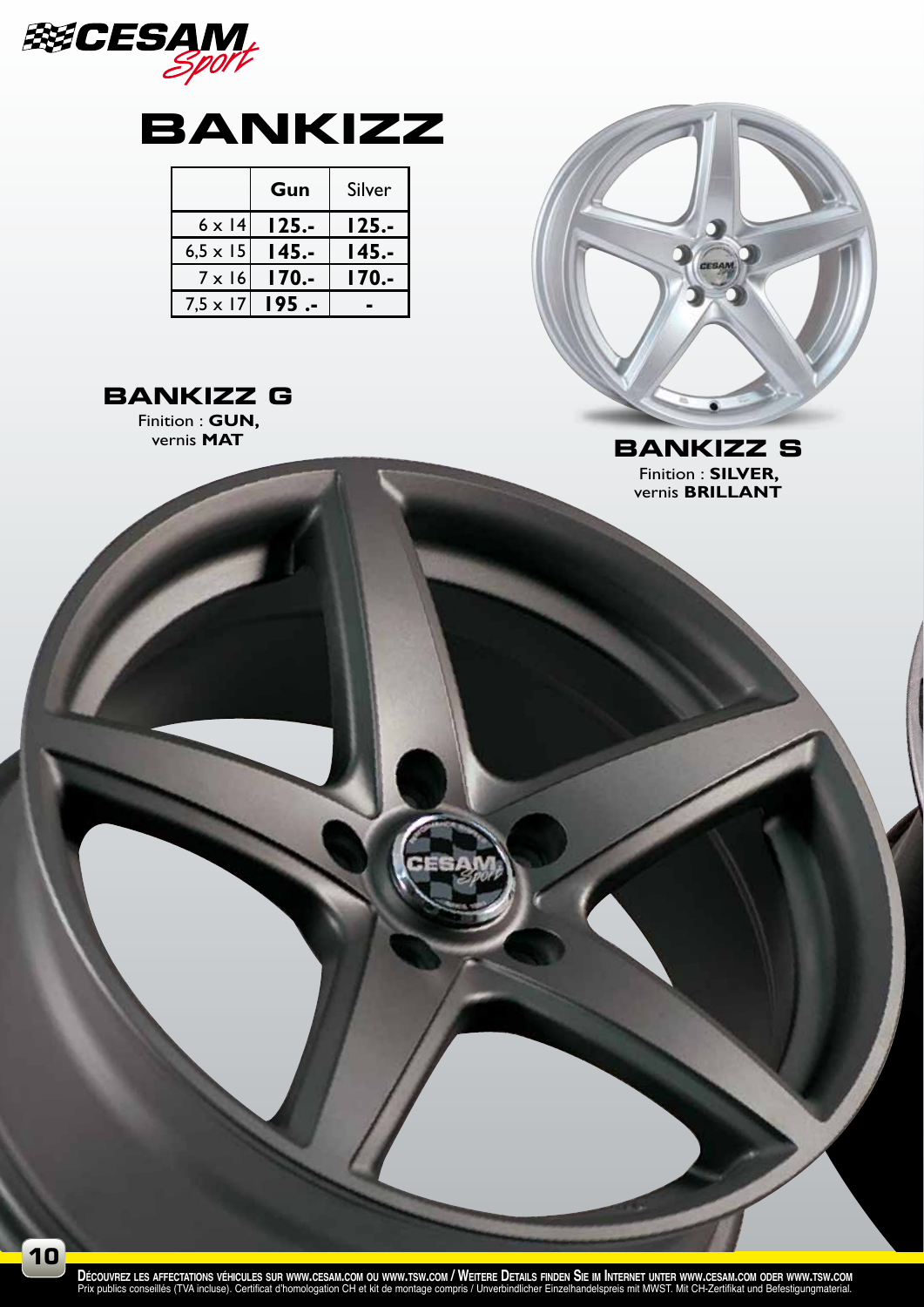



## **RELIANT** Finition : **ALU POLI / NOIRE,** vernis **MAT**

| $6 \times 14$   | $125. -$ |  |  |
|-----------------|----------|--|--|
| 6,5 $\times$ 15 | I 45.-   |  |  |
| $7 \times 16$   | 170.-    |  |  |
| $7 \times 17$   | 195 .-   |  |  |
| $7.5 \times 17$ |          |  |  |
| $8 \times 18$   | 235.     |  |  |
| $8 \times 19$   |          |  |  |
| $9 \times 19$   | $280 -$  |  |  |